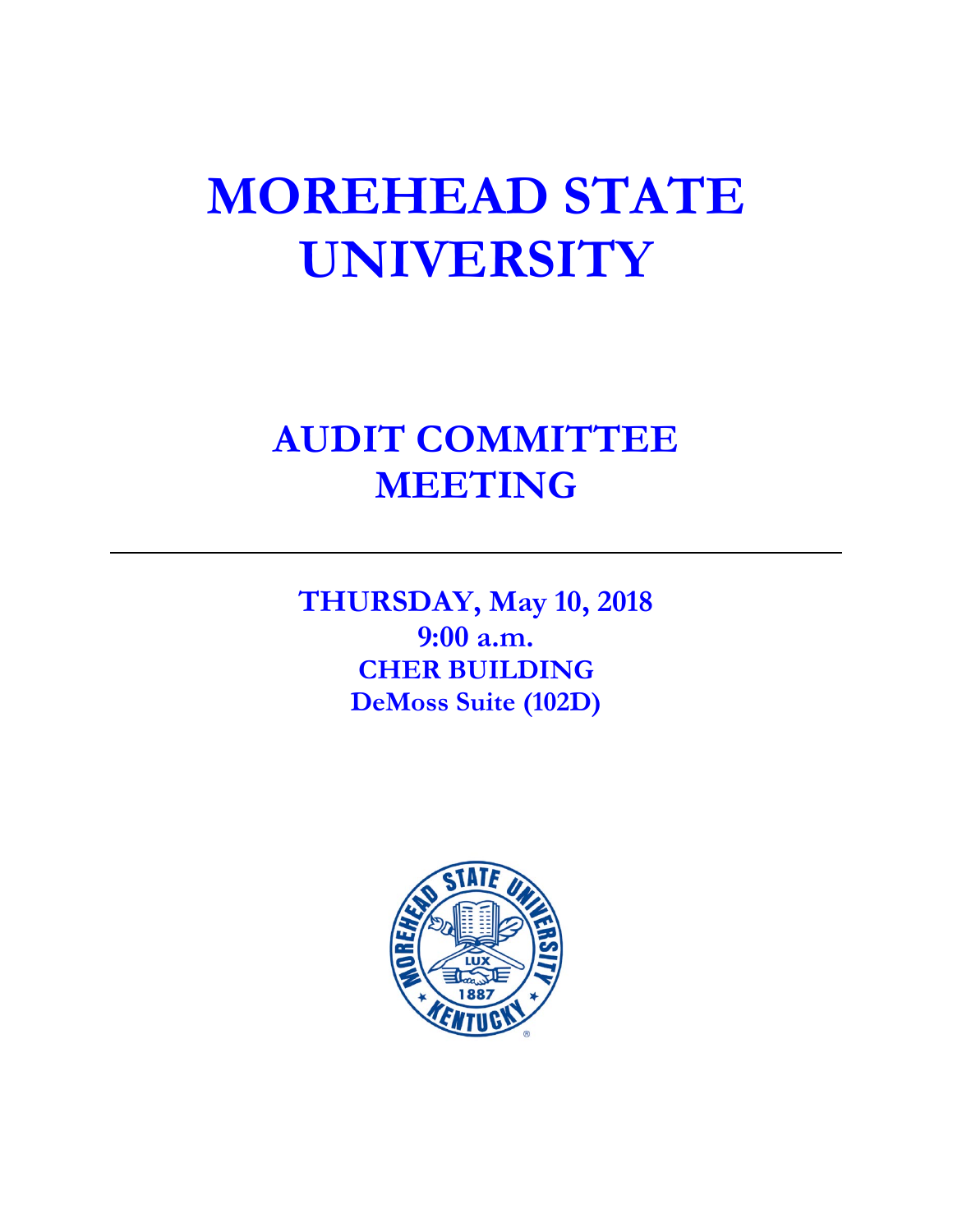# **MOREHEAD STATE UNIVERSITY**

# **BOARD OF REGENTS AUDIT COMMITTEE**

**May 10, 2018 9:00 a.m.**

# **AGENDA**

- I. CALL TO ORDER
- II. ROLL CALL
- III. APPROVE MINUTES OF NOVEMBER 9, 2017 MEETING
- IV. RECOMMENDATIONS AND REPORTS
	- A. Approve Appointment of Auditing Firm
	- B. Approve Minimum Scope of the Annual Audit for the Year Ending June 30, 2018
	- C. Report on Status of Internal Audits
- V. OTHER BUSINESS
- VI. ADJOURNMENT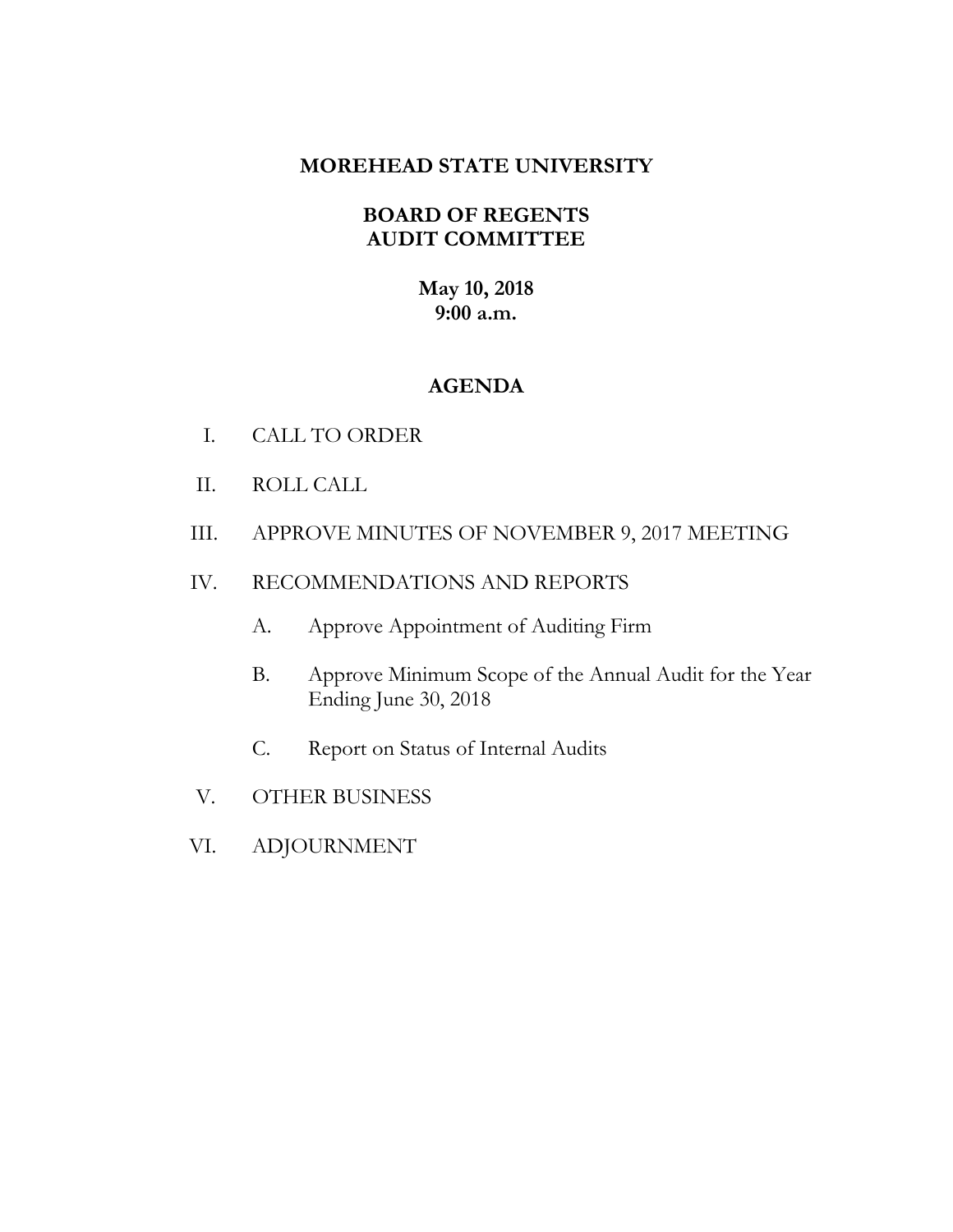#### **BOARD OF REGENTS AUDIT COMMITTEE MEETING Thursday, November 9, 2017**

The Audit Committee met at 9:30 a.m. on Thursday, November 9, 2017, in the DeMoss Suite of the Center for Health, Education and Research in Morehead, Kentucky. Mr. Wayne Martin, Chair of the Audit Committee, presided.

The following Committee members were present:

Mr. Wayne Martin, Audit Committee Chair & Board Vice Chair Mr. Paul Goodpaster Mr. Eric Howard Ms. Kathy Walker

In addition, Regents Dr. Shannon Harr, Dr. Jonathan Pidluzny, and Mr. Patrick Price were also present. Administrative staff members present included: Dr. Jay Morgan, President; Ms. Beth Patrick, Chief Financial Officer and Vice President for Administration; Ms. Kelli Owen, Director of Accounting and Financial Services; Mr. Jeremy Withrow, Assistant Director of Accounting and Reporting; and Mr. Joe Hunsucker, Internal Auditor.

Ms. Walker moved to approve the minutes of the May 11, 2017 meeting as distributed. Mr. Howard seconded the motion. The motion carried unanimously.

RECOMMENDATION: That the Audit Committee accept the audit report for the fiscal year ended June 30, 2017 as presented by Dean Dorton Allen Ford, PLLC.

*(Additional background information attached to these minutes.)*

KRS 164A.570 requires that an annual audit be conducted for all universities in the state system. The audit is to be conducted by an independent public accounting firm. At its meeting on June 8, 2017, the Board of Regents approved the recommendation of the Audit Committee to reappoint the accounting firm of Dean Dorton Allen Ford, PLLC to conduct the audit for the 2016-17 fiscal year. Also on June 8, 2017, the Board approved the Audit Committee's recommendation for the minimum scope of the audit work to be performed.

Mr. Justin Hubbard from Dean Dorton Allen Ford reported on the University's audited financial statements. The audit report was issued with an unmodified opinion on the financial statements, the highest opinion they can issue. He stated that the audit included a review of the estimates of the allowance for uncollectible accounts receivable, useful lives of capital assets, fair value of investments, accrued employee expenses, and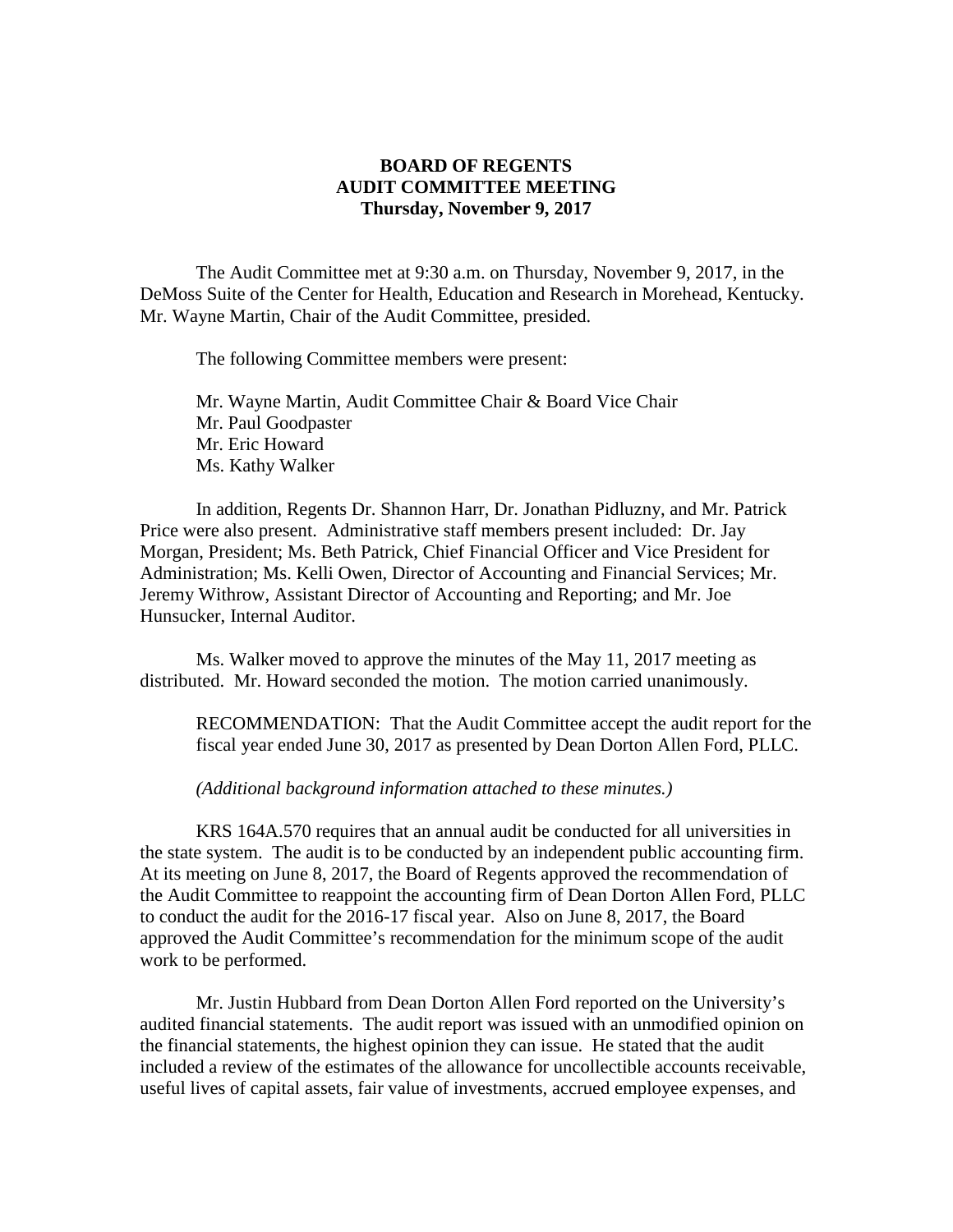pension liability, and suggested that the Board continue to monitor these estimates. The University's portion of the state's pension liability increased by \$45M from the prior year due to changes in the assumptions and actuarial tables.

Mr. Hubbard noted that increases in operating expenses in the total of \$8M suggested increases in spending when in fact the University's discretionary spending decreased by \$5M. The overall increase in operating expenses was due to increases in pension expenses.

He noted that the University does a good job of monitoring student accounts and writing them off when appropriate. He also stated the auditors found no material weaknesses in the University's internal controls. He said that the MSU Foundation had a clean audit opinion as well.

MOTION: Mr. Howard moved that the Committee approve the recommendation. The motion was seconded by Mr. Goodpaster.

VOTE: The motion carried unanimously.

Mr. Hunsucker, Director of Internal Audits, reported on current, completed and planned projects. *(See complete Internal Auditor's Report attached.)*

#### **COMPLETED AUDITS**

#### **NCAA Student Assistance Fund**

Mr. Hunsucker said that based on his review, the Office of Athletics' internal controls are adequate and in compliance with applicable NCAA policies related to the fund.

#### **President Andrews' Expenses**

Mr. Hunsucker's review included all reimbursements totaling \$5,373.25 made to Dr. Andrews for the period July 1, 2016 through June 30, 2017. He said no exceptions were noted during the review, stating that Dr. Andrews' travel expenditures were incurred while he was on official University business, and were in compliance with all applicable policies in the Morehead State University Travel Regulations Manual.

#### **Official Withdrawal & Return of Title IV Funds**

Mr. Hunsucker verified the date of student withdrawal determination, the return of Title IV funds calculation, and the timeliness of the return of funds. He found no discrepancies in the calculated amounts, the determination dates were accurate, and funds were returned within the required timeframe. He noted that as a result of the internal audit, the Office of Financial Aid has increased the frequency with which they check official withdrawals to ensure timely completion of these tasks.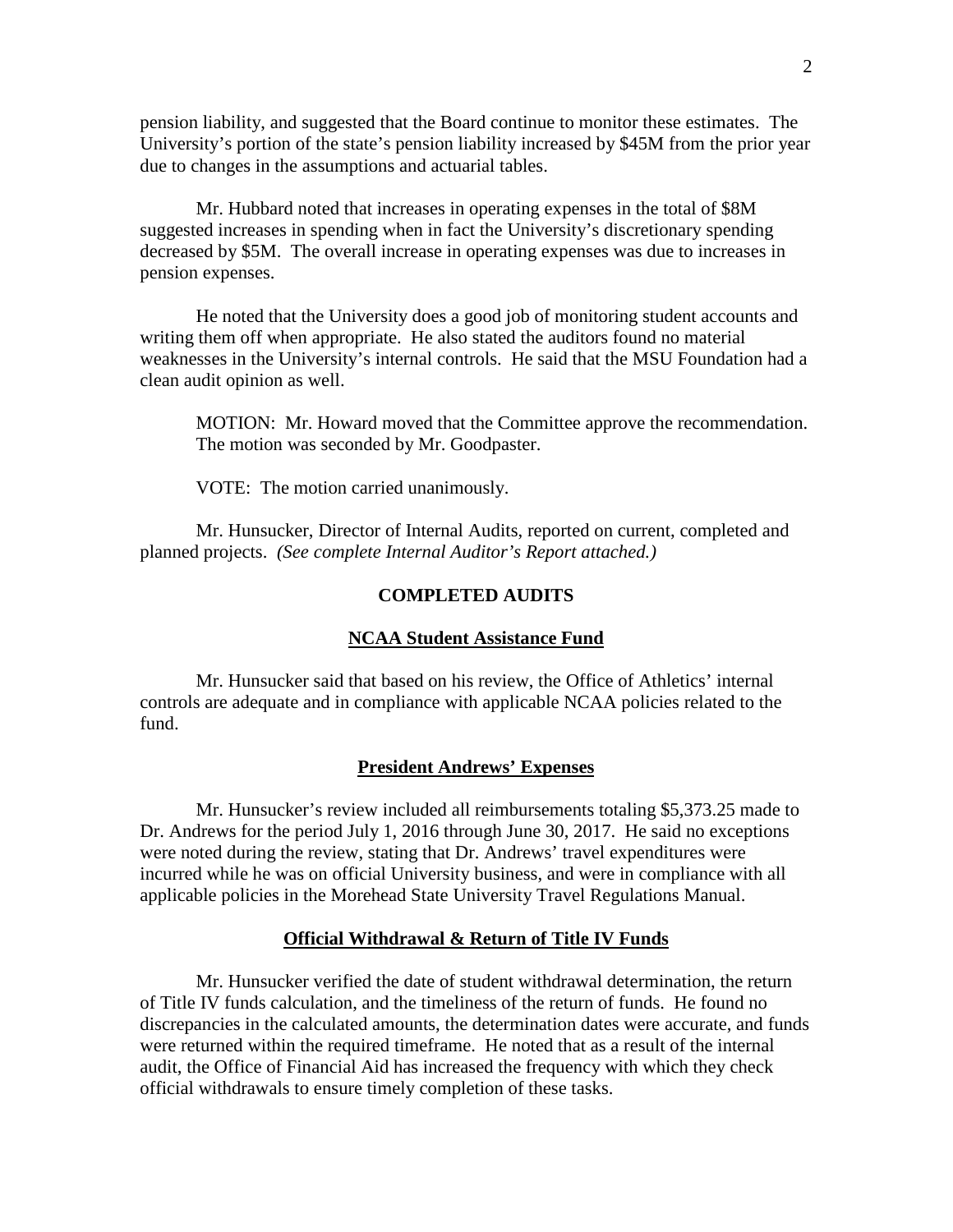#### **Cash Counts**

Mr. Hunsucker reported that he conducted several cash counts, including at the University's cashiers, the University Store, and at the Kentucky Folk Art Center at the end of the fiscal year.

#### **PLANNED PROJECTS**

Mr. Hunsucker noted that audits will be performed at selected University departments to determine compliance with applicable laws, rules, regulations and University policies. The audits will focus primarily on the areas of purchasing cards, travel cards, and travel expenditures.

In addition, Mr. Hunsucker stated that he had provided assistance to Dean Dorton Allen Ford in several areas as well as to various internal units. Further, he provided a list of the professional development activities in which he had been involved during the past six months.

There being no further business to conduct, Mr. Howard moved that the meeting adjourn at 10:42 a.m. Ms. Walker seconded the motion. The motion carried unanimously.

Respectfully submitted,

Sharand. Reynolde

Sharon S. Reynolds, Secretary Board of Regents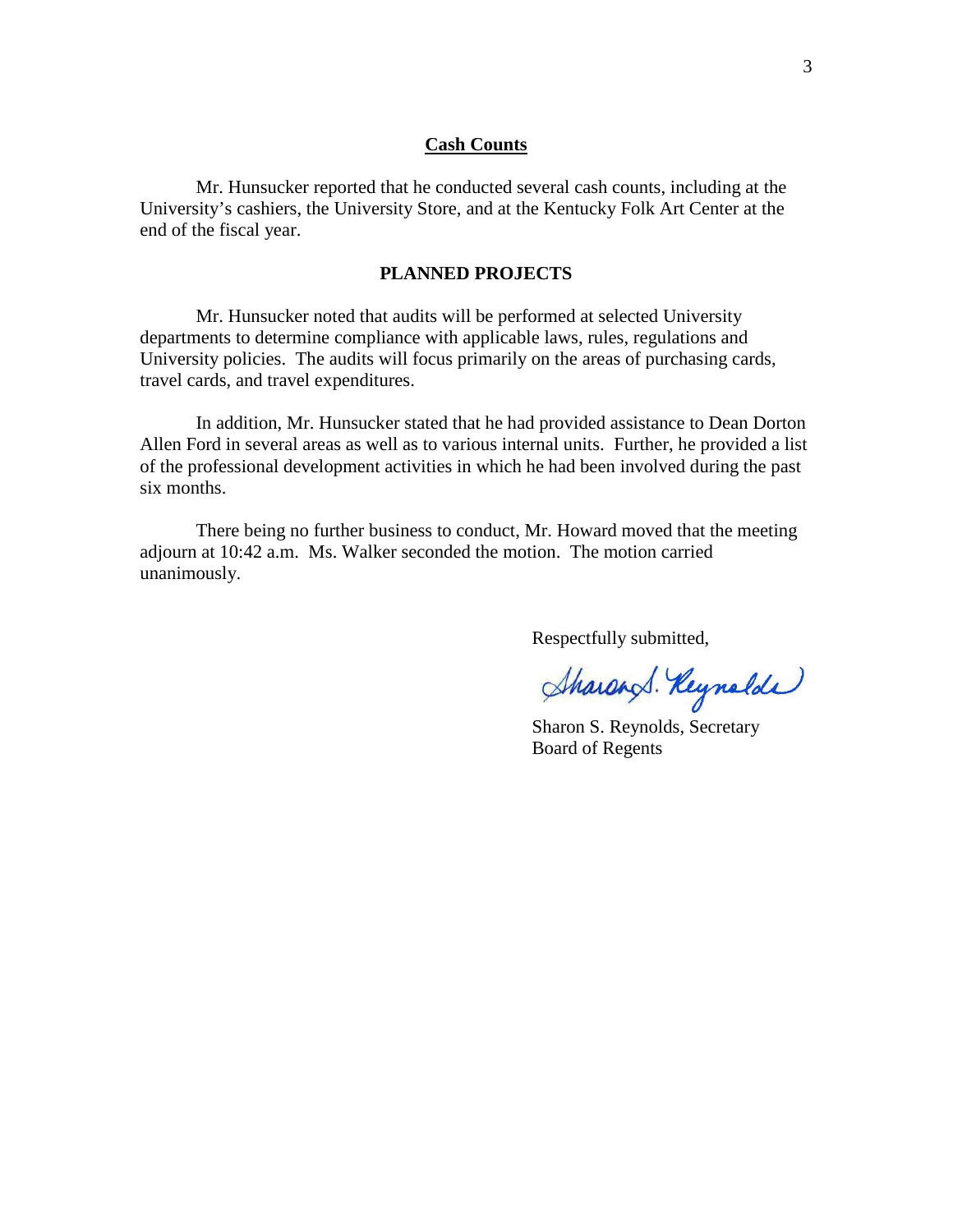#### **Recommendation:**

That the Audit Committee approve the extension of the auditing services contract with Dean Dorton Allen Ford, PLLC in Lexington to conduct the required annual audits for Morehead State University for the fiscal year that will end on June 30, 2018.

#### **Background:**

KRS 164A.570 requires an annual audit to be conducted for all universities in the state system. The bylaws of the Board of Regents provide that the Audit Committee review, evaluate, and recommend to the full Board, an accounting firm to conduct the University's required annual audits. State statutes specify that the auditing firm must be selected through a request for proposal process, and that a personal services contract be issued to engage the firm.

On January 11, 2016, the University issued a request for proposals from qualified public accounting firms to perform the auditing services. As a result of that process, the Audit Committee recommended and the Board approved the appointment of Dean Dorton Allen Ford, PLLC to conduct the annual audits. The contract with the firm was for the fiscal year that ended on June 30, 2016 with the option to extend the contract for four additional one year periods. The audit fee adjustments for the extension periods will be based on the consumer price index.

The services rendered by Dean Dorton Allen Ford, PLLC for the 2016-2017 fiscal year were satisfactory and in compliance with the terms of the contract. The fee for the 2017-2018 fiscal year will not exceed \$90,000.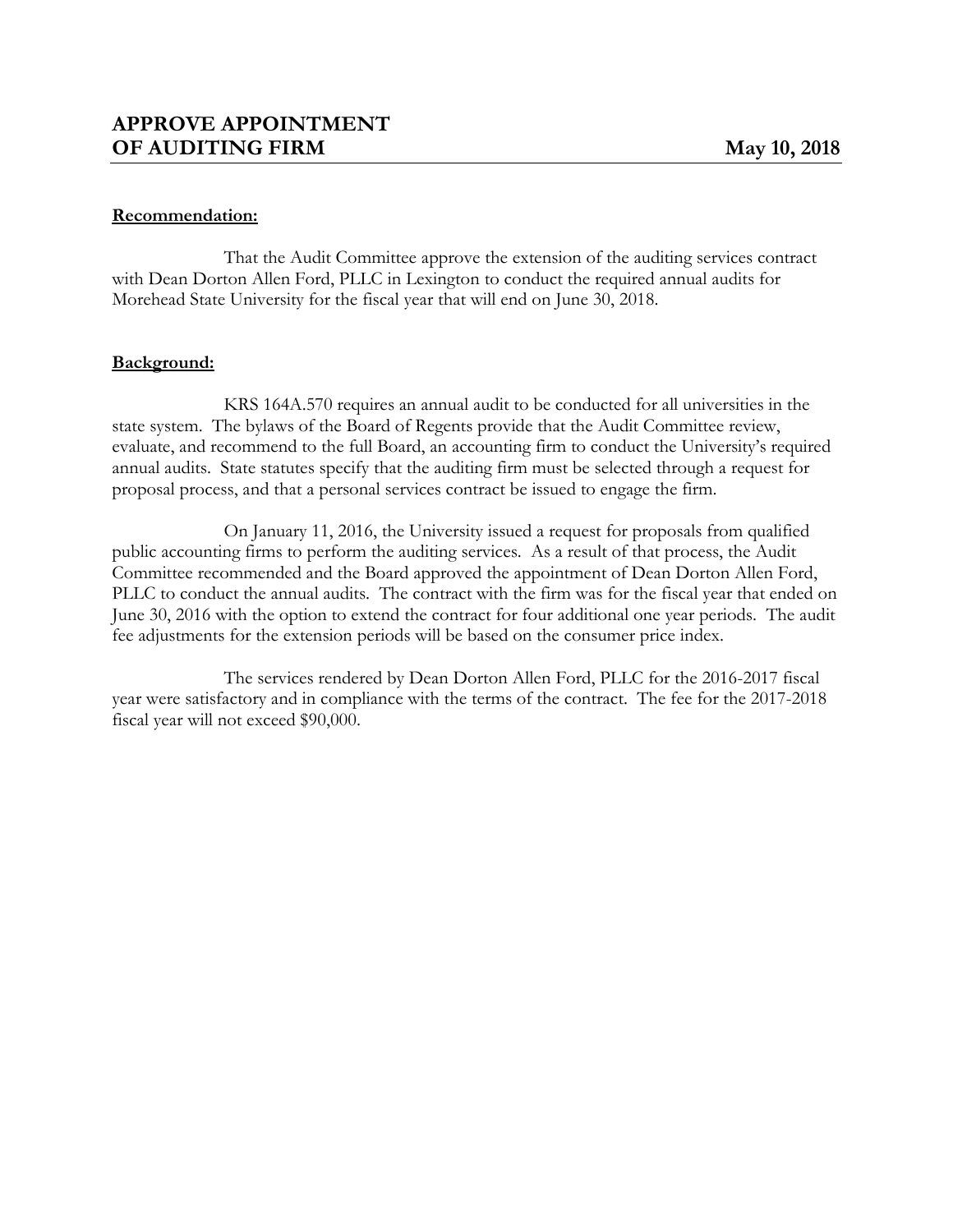#### **Recommendation:**

That the Audit Committee approve the minimum scope of the University's audit for the year ending June 30, 2018.

#### **Background:**

The University is required to have an annual audit conducted of its financial activities. The bylaws of the Board of Regents specify that the Audit Committee review, evaluate, advise and recommend to the full Board the minimum scope of the annual audit.

The Director of Accounting and Financial Services and the Director of Internal Audits have outlined the scope of the audit that will comply with all local, state, and federal audit requirements. A summary of the audit scope is attached.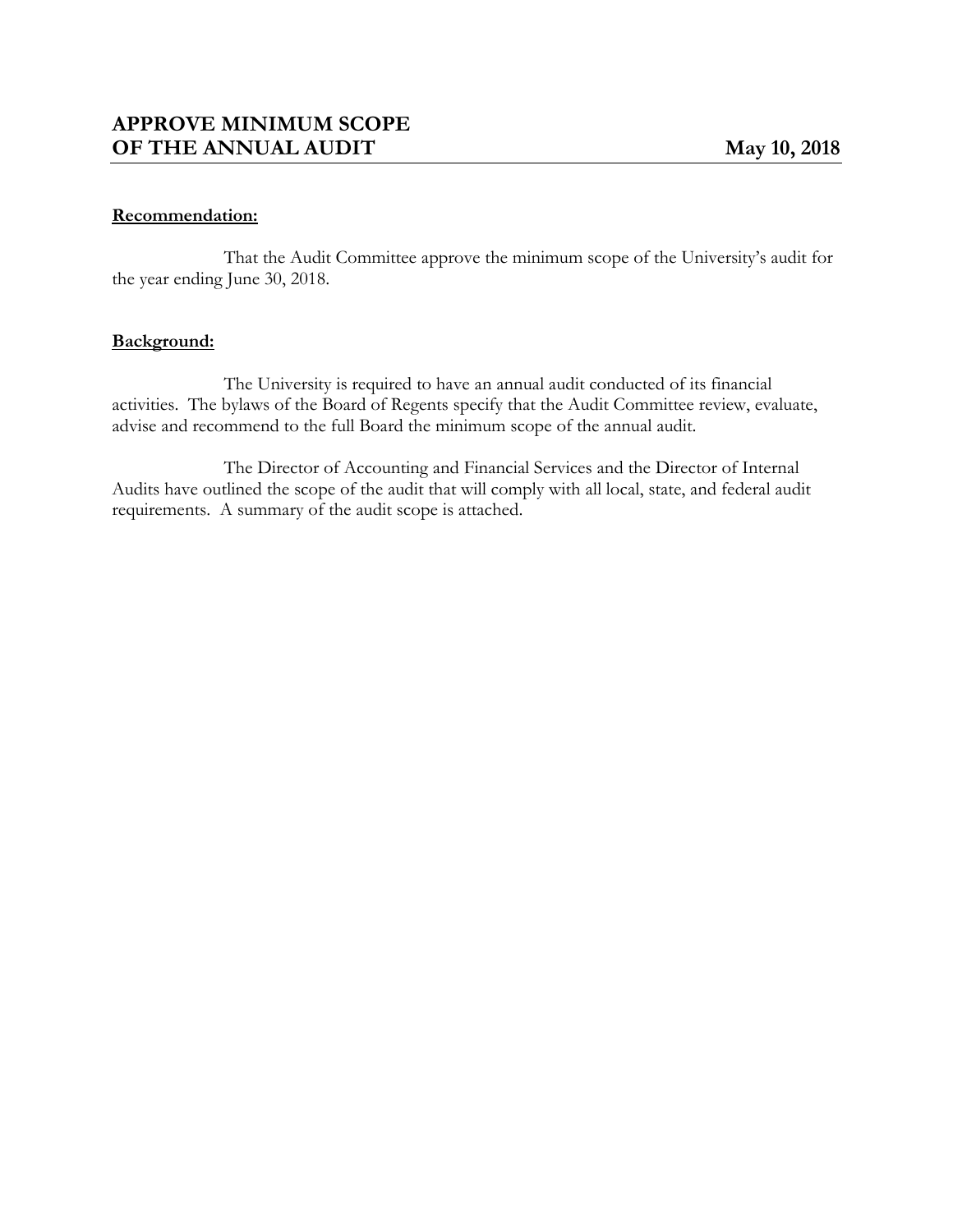# **MOREHEAD STATE UNIVERSITY MINIMUM SCOPE OF THE ANNUAL AUDIT FOR THE YEAR ENDING JUNE 30, 2018 May 10, 2018**

**This document outlines the minimum scope of the annual audit of Morehead State University (MSU), and any applicable related entities, to be conducted by the University's auditors (the Firm) for the year ending June 30, 2018. Additional audit requirements and procedures may be added as situations warrant.**

#### **Internal Controls**

The audit will include a review and evaluation of the existing internal control structure. The evaluation will provide a basis for reliance thereon in determining the nature, timing and extent of selective audit tests to be applied to recorded transactions and data for certain periods of the year.

#### **General Purpose Financial Statements**

The Firm will perform an audit of and issue its independent auditor's report on the financial statements of MSU as of June 30, 2018 and the results of its operations for the fiscal year then ended. The audit will be performed in accordance with auditing standards generally accepted in the United States of America and in accordance with *Government Auditing Standards* (GAS), issued by the Comptroller General of the United States. The audit should include a determination as to whether Morehead State University's federal expenditures have met the Single Audit threshold established by the provisions of the Single Audit Act, Subpart F of Title 2 U.S. Code of Federal Regulations (CFR) Part 200, Uniform Administrative Requirements, Cost Principles, and Audit Requirements for Federal Awards and the U.S. Office of Management and Budget's (OMB) Compliance Supplement. The report will also include an independent auditor's report on supplemental information covering those supplemental schedules suggested to be reported on by the AICPA Audit Guide *Audits of Colleges and Universities*.

#### **Federal Awards Programs**

The audit will include a Schedule of Expenditures of Federal Awards, which will be subjected to the auditing procedures applied in the audit of the financial statements. An opinion will be rendered on whether the Schedule is presented fairly in all material respects in relation to the financial statements taken as a whole.

The audit will report on the internal controls over financial reporting and on compliance with laws, regulations, and provisions of contracts or grant agreements, non-compliance with which could have a direct and material effect on the determination of financial statement amounts in accordance with *Government Auditing Standards.* A report will also be issued on compliance with requirements applicable to each major program and internal control over compliance with requirements of laws, regulations, and the provisions of contracts or grant agreements that could have a direct and material effect on each major program in accordance with the Single Audit Act, Subpart F of Title 2 U.S. CFR Part 200, Uniform Administrative Requirements, Cost Principles, and Audit Requirements for Federal Awards and the U.S. Office of Management and Budget's (OMB) Compliance Supplement*.*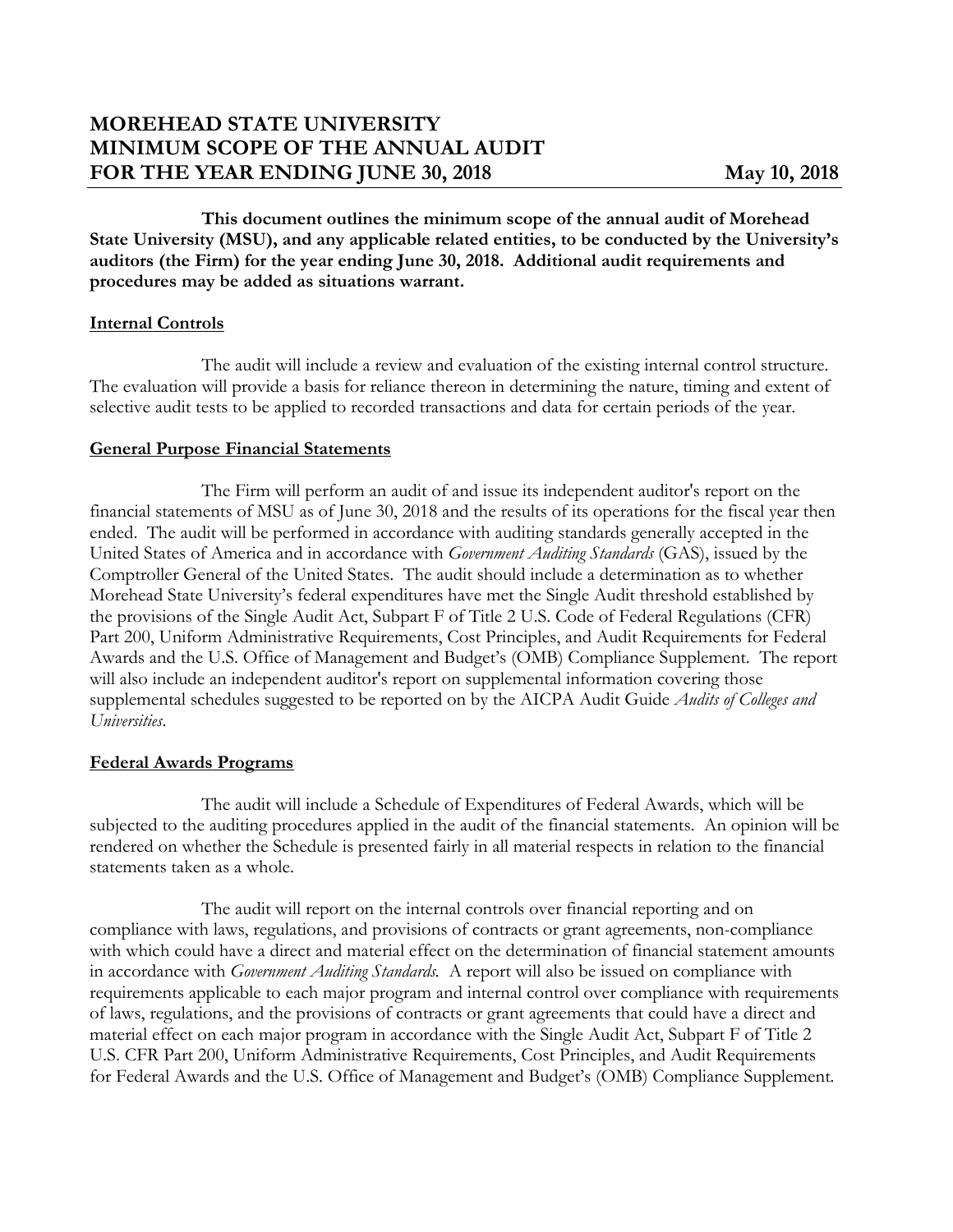#### **Kentucky Lease Law Compliance Audit**

The Firm will issue a separate report on compliance with the Kentucky Lease Law. This report should include documentation of testing procedures performed, sample selection methods, and summary of the auditor's result in accordance with KRS 56.800 through 56.823, and KRS 48.111.

#### **Intercollegiate Athletics Department**

The Firm will perform certain agreed-upon procedures and issue a separate report covering the limited examination of the Intercollegiate Athletics Department and its related booster organization, for the year ending June 30, 2018. These procedures will be performed in accordance with the latest version of the *NCAA Financial Audit Guidelines*.

#### **Corporation for Public Broadcasting (CPB)**

The Firm will issue its independent auditor's report on the financial statements of WMKY-FM for the year ending June 30, 2018. The audit will be performed in accordance with auditing standards generally accepted in the United States of America and the *Public Telecommunications Audit Guide and Requirements* as they relate to the CPB Annual Financial Report for the year ending June 30, 2018.

#### **Compliance Report Under KRS 164A.555 to 164A.630 (House Bill 622)**

The Firm will also issue a separate letter covering its study of MSU's internal accounting controls and administrative control procedures considered relevant to the criteria established by the Commonwealth of Kentucky Finance and Administration Cabinet as set forth in the latest version of the Cabinet's *Minimum Audit Scope for Compliance*.

#### **Management Letter**

As required by generally accepted auditing standards (*Statement on Auditing Standards No. 60*), the Firm will prepare a letter of reportable conditions noted during the audit related to inherent weaknesses of controls, procedures, policies or noncompliance with governmental laws or regulations and suggest possible improvements. The Firm will comment and discuss those or other matters with the Director of Accounting and Financial Services, the Internal Auditor, the Chief Financial Officer, the President and the University Board of Regents. The Firm will also submit ideas or observations that will help achieve the University's objectives or improve efficiency in operations. As required by the Commonwealth of Kentucky Auditor of Public Accounts, all such matters conveyed to management will be documented in writing to be forwarded to the Auditor of Public Accounts.

Recommendations to management will be in the format prescribed by the Auditor of Public Accounts. The Firm will document the resolution status of prior year recommendations.

#### **Closing Package**

In accordance with the directive from the Commonwealth of Kentucky Auditor of Public Accounts, the Firm will provide a copy of the comprehensive financial statements and management letter to the Auditor of Public Accounts. In addition, a report issued under *Codification of Statements on Auditing Standards* AU 623.11 through 623.17 applicable to the "closing package" furnished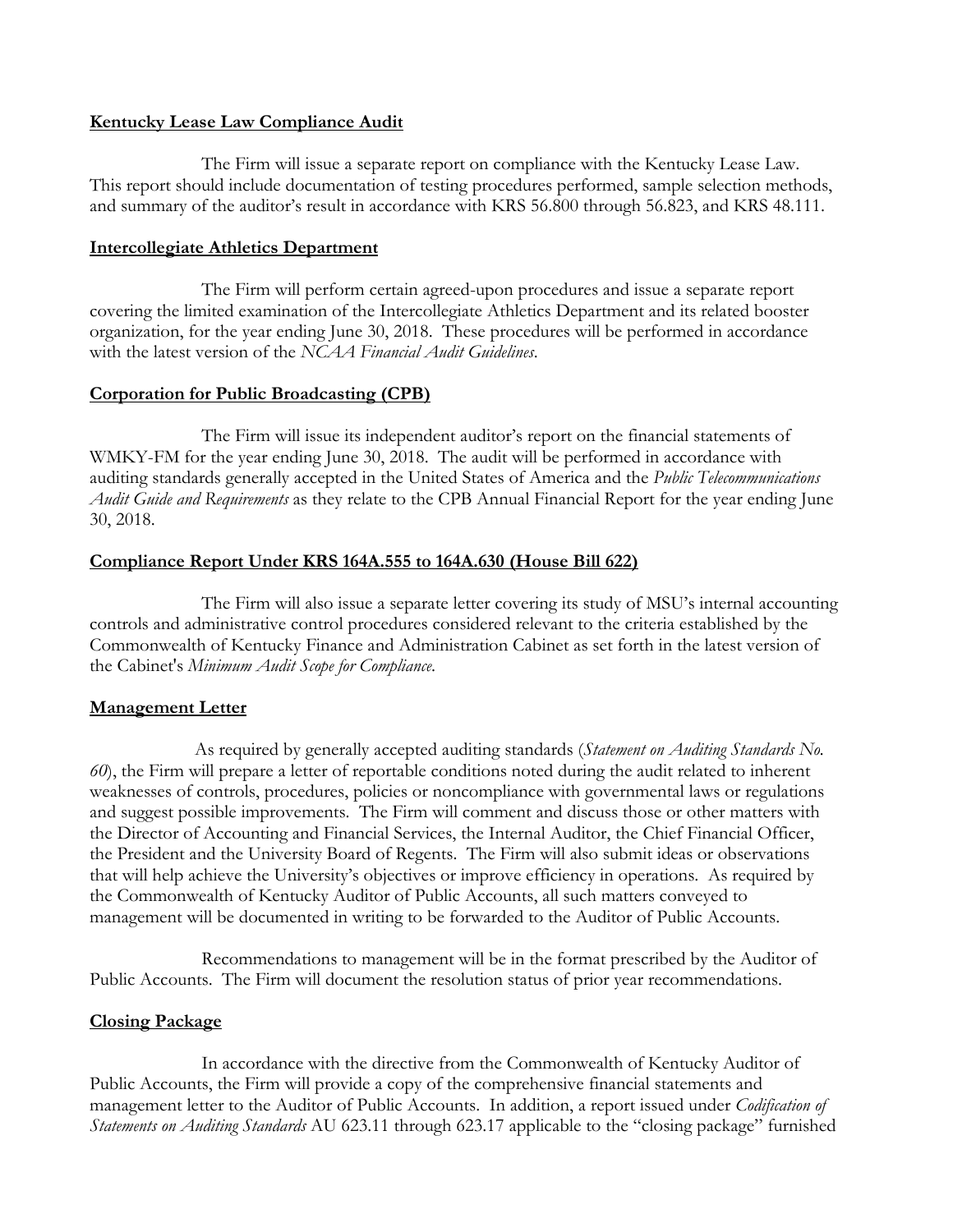by the University to the Finance and Administration Cabinet will be provided to the Auditor of Public Accounts by October 5, 2018. If requested by the Auditor of Public Accounts and approved by the University, all working papers prepared by the audit team will be made available for review.

#### **Audit of Subsequent Events**

In accordance with the directive from the Auditor of Public Accounts, the Firm will update the audit procedures related to events subsequent to June 30, 2018 from the last day of field work (projected for late September 2018) to December 12, 2018. The Firm will report the results of these updated procedures in a separate letter, which shall be delivered to the Auditor of Public Accounts and to the University, no later than noon on December 13, 2018.

# **Other Reports**

The Firm will issue any other letter reports as may be required by the Finance and Administration Cabinet or the Auditor of Public Accounts of the Commonwealth of Kentucky.

# **Exit Conferences**

Separate exit conferences may be required to be held with the MSU Board of Regents, the Board of Regents Audit Committee, the MSU President and other members of the administration. Also, it is expected that exit conferences will be held with major unit heads as appropriate to the areas or functions audited.

# **Timing of Reports**

- 1. The audited financial statements and management letter shall be furnished to the Auditor of Public Accounts no later than October 5. If final reports are not available as of October 5, drafts will be submitted by that date. The reports will contain the following items:
	- (a) Audited financial statements and an opinion thereon.
	- (b) A report on compliance and on internal control over financial reporting based on an audit of financial statements performed in accordance with *Government Auditing Standards*. Where applicable, this report must refer to a separate schedule of findings and questioned costs.
	- (c) A report on compliance in accordance with KRS 164A.555 through 164A.630 (House Bill 622) based on the audit of financial statements.
	- (d) The closing package forms, in accordance with *Codification of Statements on Auditing Standards*, AU 623.11 through 623.17.
	- (e) If applicable, the Firm shall also obtain and submit management's summary schedule of prior audit findings and corrective action plan for current year audit findings.
- 2. The Firm will certify, on line, the CPB audit report by November 30 of each year.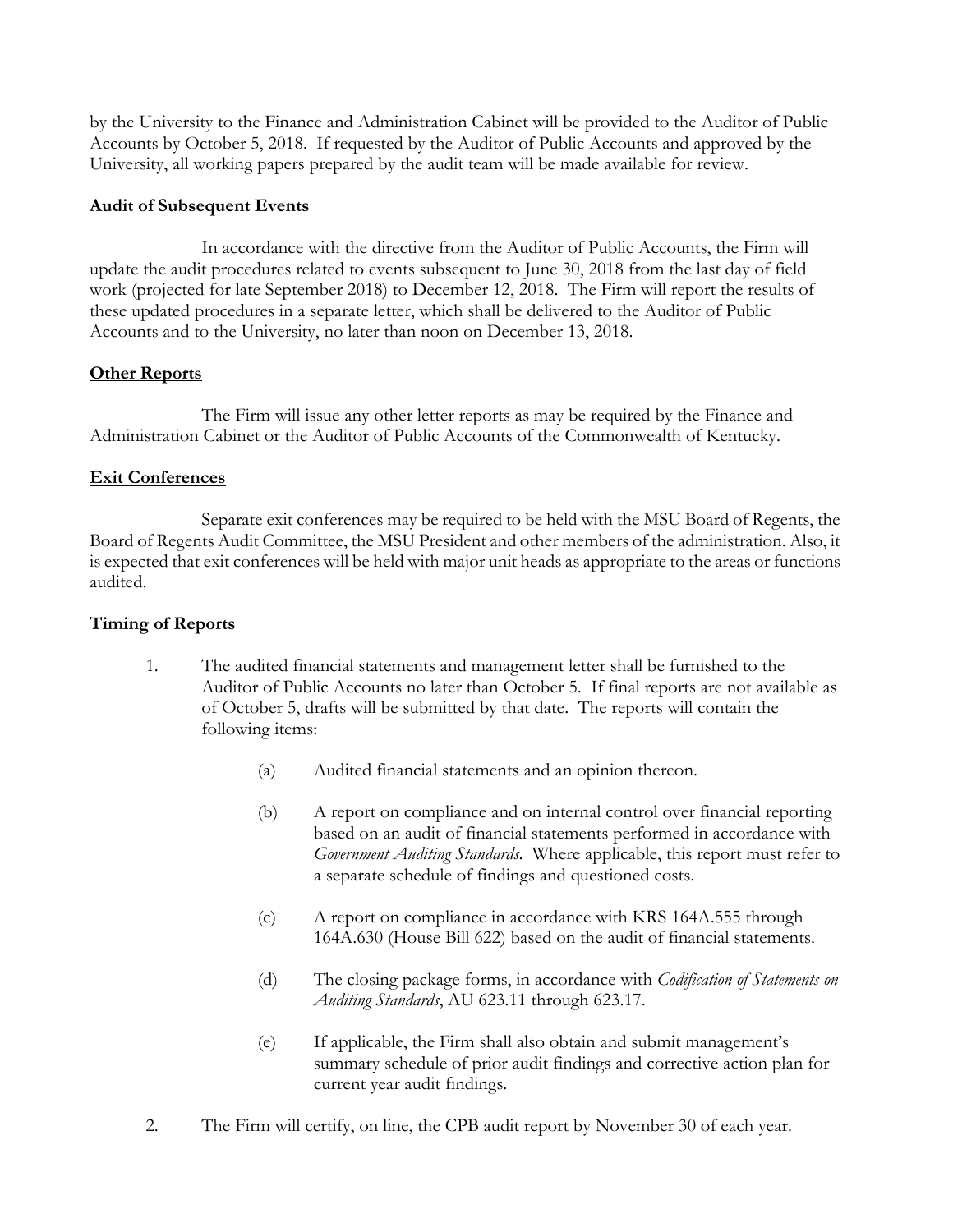- 3. The Firm will prepare the KFAC form 990 & 990-T by February 15 of each year.
- 4. The Firm will provide a representation letter by July 27 to the Auditor of Public Accounts stating that the Firm is in compliance with auditing standards generally accepted in the United States of America and the *Government Auditing Standards* concerning continuing education requirements, independence and internal quality control system and peer review requirements.
- 5. The Firm shall notify the Auditor of Public Accounts of matters which come to its attention which may have a significant impact on the Commonwealth's financial statements. The Firm shall be available to the Auditor of Public Accounts to address questions about the University's financial statements.
- 6. The Firm will prepare the University's form 990-T by February 15 of each year and provide consulting services related to unrelated business income.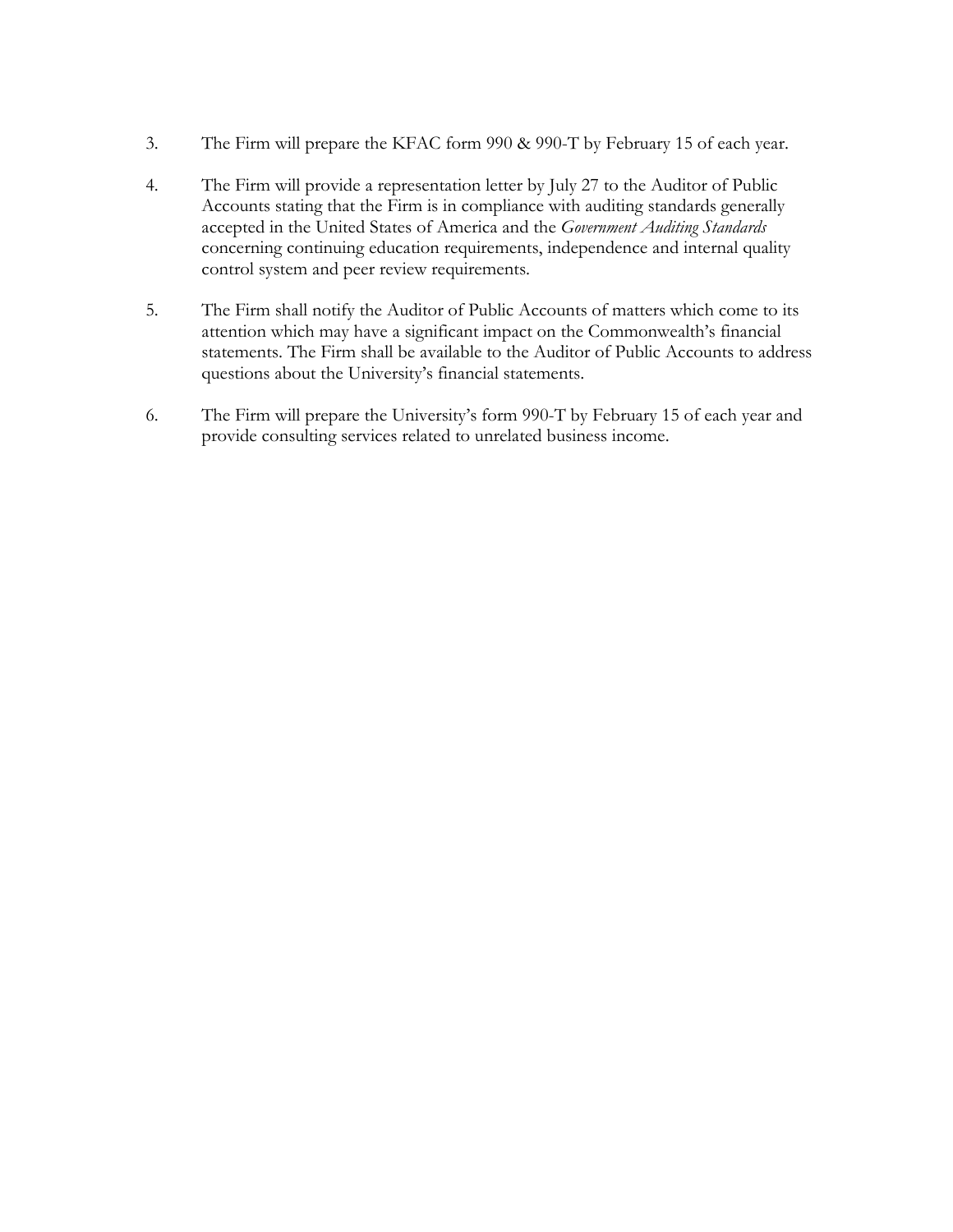#### **Report to the Audit Committee May 10, 2018 Joe Hunsucker, Director of Internal Audits**

#### **CURRENT/COMPLETED PROJECTS**

#### **NCAA Student Assistance Fund**

As required by the Ohio Valley Commissioner's Office, as directed by the Board of Presidents of the conference's member schools, an institutional review of the NCAA Student Assistance Fund will be conducted for the fiscal year ending June 30, 2018. The University received \$90,841 from the Ohio Valley Conference which was deposited into an Agency account on July 7, 2017. Current year-todate expenditures through April 5 were 262 transactions totaling \$21,393. 100% of the disbursements made during the year will be reviewed. The results of the audit will be reported to President Morgan, Commissioner DeBauche of the Ohio Valley Conference, Vice President Mast and Director of Athletics Hutchinson.

#### **Departmental Audits**

A general review of transactions, primarily supply and travel expenses, for various departments was conducted. The objectives of these reviews were to ensure that transactions had a legitimate business purpose, complied with applicable University purchasing and travel guidelines, and determine if purchasing cardholders were attaching digital images of their receipts, transactions were being allocated to the correct GL account and transactions were being reviewed/approved. Reports showing General Ledger (GL) activity for supply (GL account 5100xxx) and travel (GL account 5110xxx) transactions were generated and included expenses paid via voucher (check request) and purchasing card. Purchasing card reports were generated and receipts were reviewed using PNC's Visa Intellilink System. The following units were reviewed:

|                            |                     | Voucher -       | Voucher -      | P-Card-         | P-Card - |       |
|----------------------------|---------------------|-----------------|----------------|-----------------|----------|-------|
| Unit                       | Scope               | <b>Supplies</b> | Travel         | <b>Supplies</b> | Travel   | Total |
| Art & Design               | $7/1/16 - 12/31/17$ | 4               | 17             | 209             | $\Omega$ | 230   |
| Comm., Media & Lang.       | $7/1/16 - 12/31/17$ | 2               | 11             | 56              | $\Omega$ | 69    |
| Hist., Phil, Pol., Int'l   | $7/1/16 - 12/31/17$ | 3               | 26             | 55              | $\Omega$ | 84    |
| Music, Theatre & Dance     | $7/1/16 - 12/31/17$ | $\overline{2}$  | 10             | 700             | 44       | 756   |
| Craft Academy              | $7/1/17 - 1/31/18$  | $\Omega$        | 2              | 162             | $\Omega$ | 164   |
| 21st Century               | $1/1/17 - 1/31/18$  | $\Omega$        | $\mathbf{1}$   | 131             | $\Omega$ | 132   |
| <b>Enrollment Services</b> | $7/1/16 - 2/28/18$  | 2               | 49             | 165             | 13       | 229   |
| Athletics - All Units      | $7/1/17 - 3/31/18$  | $\theta$        | $\Omega$       | 574             | 989      | 1,563 |
| Upward Bound               | $7/1/16 - 3/31/18$  | 33              | $\mathfrak{D}$ | 209             | 52       | 296   |
| Talent Search              | $7/1/16 - 3/31/18$  | $\overline{4}$  | 11             | 122             | 24       | 161   |
| Comm. Educ. Opp.           | $7/1/16 - 3/31/18$  | 3               | 19             | 85              | 73       | 180   |
| Student Support Serv.      | $7/1/16 - 3/31/18$  | 3               | 2              | 83              | 59       | 147   |
| MSU at Prestonsburg        | $7/1/16 - 3/31/18$  | $\theta$        | $\Omega$       | 22              | $\Omega$ | 22    |
| AUX Svcs. - All Units      | $7/1/17 - 3/31/18$  | $\theta$        | $\Omega$       | 653             | 18       | 671   |
| Human Resources            | $7/1/17 - 3/31/18$  | $\Omega$        | $\Omega$       | 97              | $\Omega$ | 97    |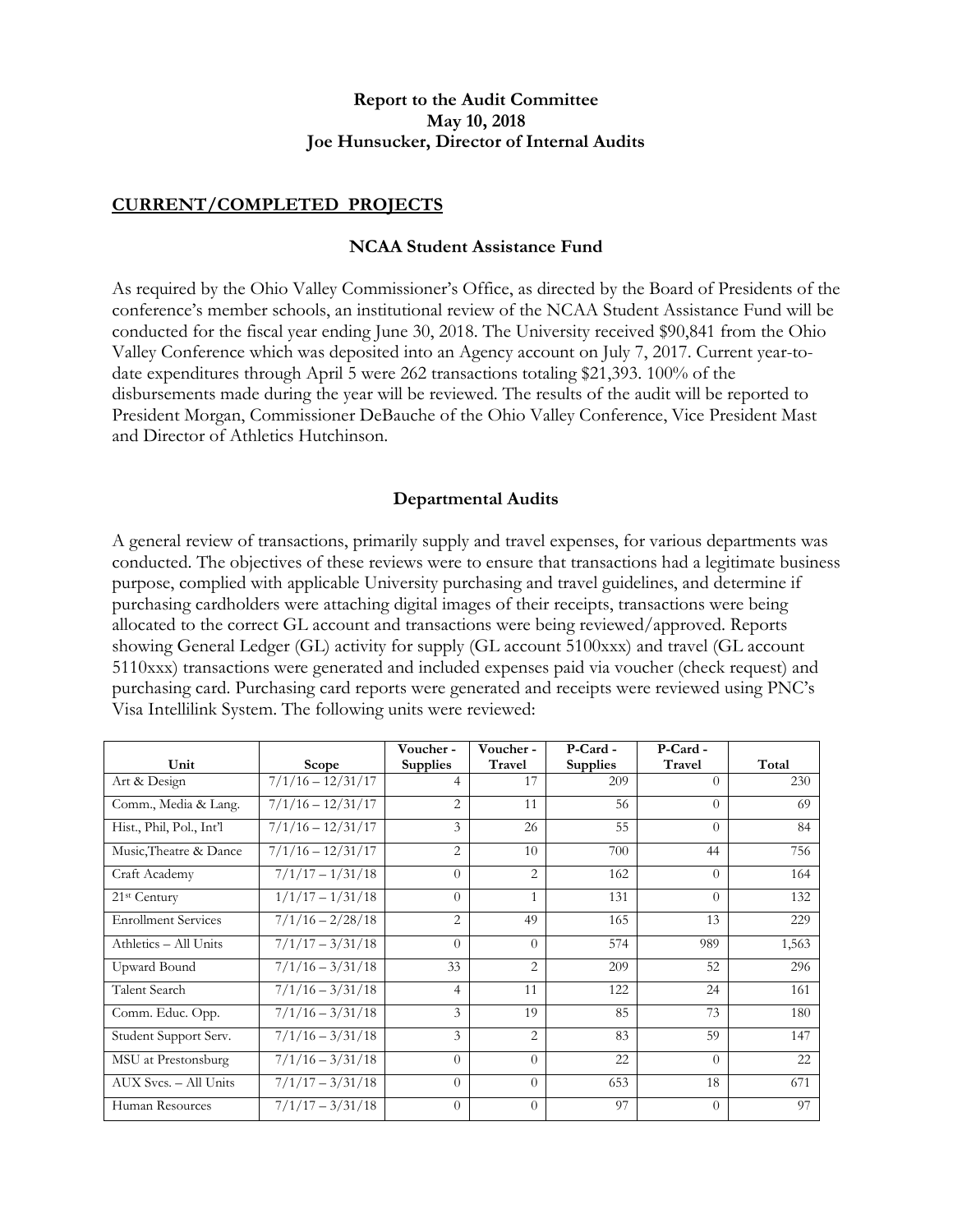#### Results:

No issued were noted with transactions processed via voucher. Transactions were adequately documented and properly approved.

For purchasing card transactions, there are three critical steps in the P-card process: (1) Uploading the receipt images on a monthly basis and in a timely manner, (2) Allocation of charges to the correct GL account, and (3) Creation of an expense report for transaction approval by an up line supervisor. Some issues of non-compliance were found in each area.

Images of receipts were not always uploaded and other times were not uploaded by the cardholder in a timely manner. Each P-card has a default GL object code that transactions are coded to if the cardholder doesn't perform the GL account allocation prior to Accounting & Financial Services (A&FS) uploading P-card transactions for the month. During the review, I noted several instances in which the account allocation was not performed or not performed timely by the cardholder resulting in some transactions defaulting to an incorrect GL account. While many transaction defaulted to the correct GL account, I noted several transactions that were coded to the wrong GL account. These transactions can only be corrected by journal entry by A&FS causing additional work for both the cardholder and A&FS staff.

Purchasing cardholder's supervisors receive an electronic notification that purchasing card transactions are awaiting their approval only after the cardholder creates an expense report in Intellilink. I noted several instances in which the cardholder failed to create an expense report, the supervisor did not receive notification and transactions were not approved.

Except as noted above, it appears that the P-card transactions had a legitimate business purpose and complied with applicable University purchasing guidelines.

When needed, exit conferences were held with cardholders and/or other administrative personnel to discuss corrective actions needed for any deficiencies noted.

#### **Police Department Evidence Room**

#### Background:

The Kentucky Association of Chiefs of Police (KACP) Accreditation Program provides law enforcement agencies within Kentucky with commonly accepted standards for efficient and effective operations. Chapter 27 of the KACP Standards, Collection and Preservation of Evidence, provides guidance to law enforcement agencies on establishing procedures for the handling and control of evidence and property maintained by law enforcement agencies. The Morehead State University Police Department, in an effort to meet the accreditation standards set by the KACP, has developed a Standard Operating Procedure (SOP) Manual. Chapter 25 of the SOP Manual establishes policies and procedures for the security and maintenance of all evidence and found property.

#### Objectives:

The objectives of the review were to determine the adequacy of internal controls for the University Police Department's evidence room and to determine if the University Police Department was in compliance with the provisions of Chapter 25 of their SOP Manual.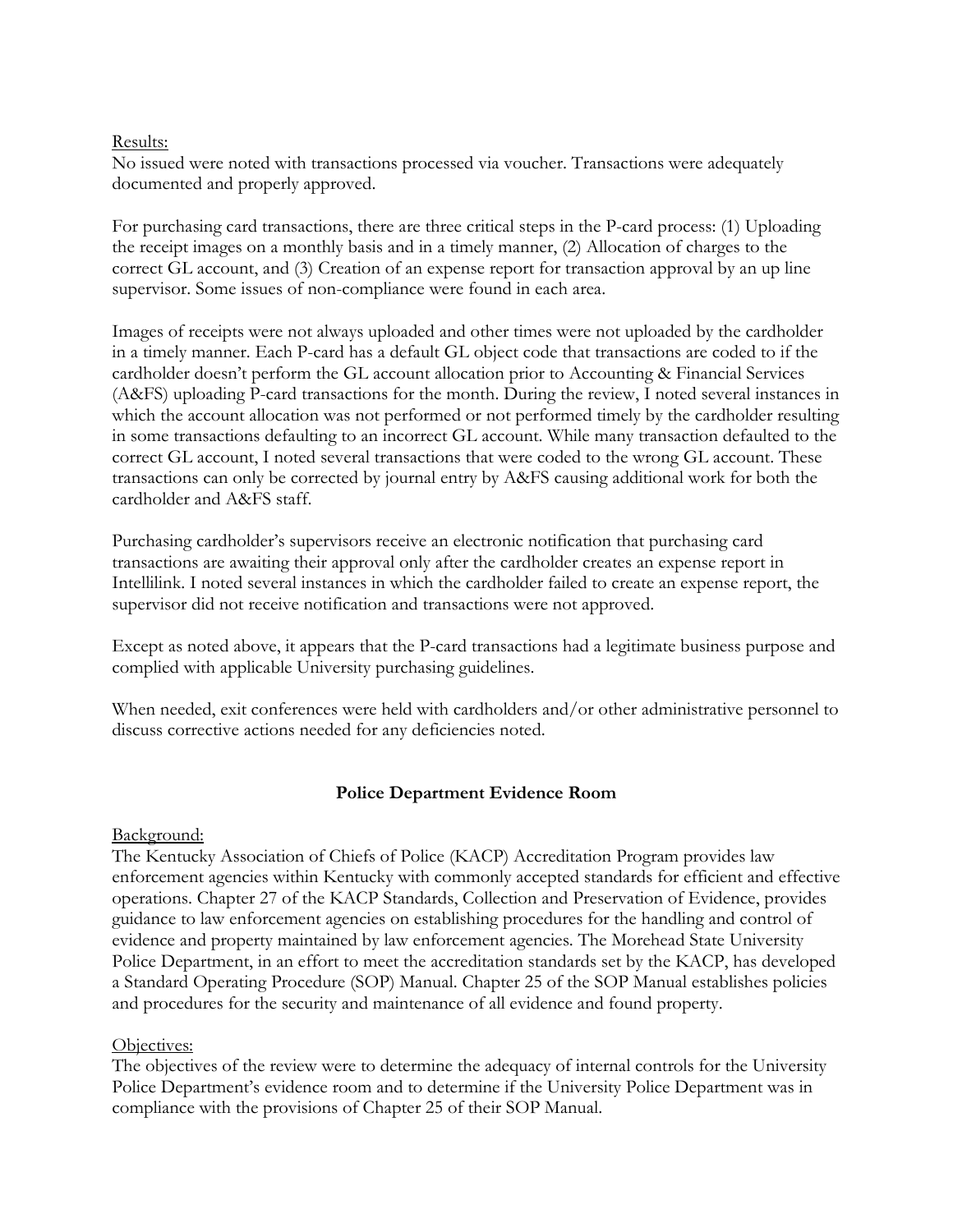#### Scope:

At the time of the review (April 16), there were 173 cases listed on the *Evidence Inventory Sheets*. A judgmental sample of 79 items was selected for verification - 41 selected by locker number and 38 by item description on the *Evidence Inventory Sheets*.

#### Methodology:

The review included interviews with Lt. Jared Hunt and Sgt. Mark Stidham, Evidence Room Technicians, an inspection of the evidence area, a review of applicable evidence records, and an inventory/audit of items located in the Evidence Room located at 109 Laughlin Health Building.

The contents for the lockers selected for review were verified to the items listed on the *Evidence Inventory Sheets.* Lockers and their contents were reviewed to determine that a Form KSP-41 was attached to the container in which the property/evidence was located and that the property/ evidence was stored in accordance with the provisions of Chapter 25 of the SOP Manual.

#### Results:

No exceptions were noted during the review process. Based on my review and the results of substantive tests performed, the University Police Department had adequate controls in place to ensure evidence and property were being properly stored and maintained, and was in compliance with the provisions of Chapter 25 of the SOP Manual.

#### **PLANNED PROJECTS**

### **Departmental Audits**

Audits will be performed at selected University departments to determine compliance with applicable laws, rules, regulations and University policies. The audits will focus primarily on the areas of purchasing card usage, travel expenditures and, where applicable, cash handling. Exit conferences will be conducted with appropriate administrative personnel to discuss any deficiencies noted during the audits.

#### **President Morgan's Expenses**

A review of P-card transactions and reimbursements to Dr. Morgan for travel and other expenditures received during fiscal year 2017-18 will be performed. The results of the review will be reported to the Audit Committee.

#### **EXTERNAL ASSISTANCE**

Assistance to Dean Dorton Allen & Ford, PLLC was provided for the following areas:

NCAA Agreed Upon Procedures Audit

• Preparation of EADA Report (Athletics)